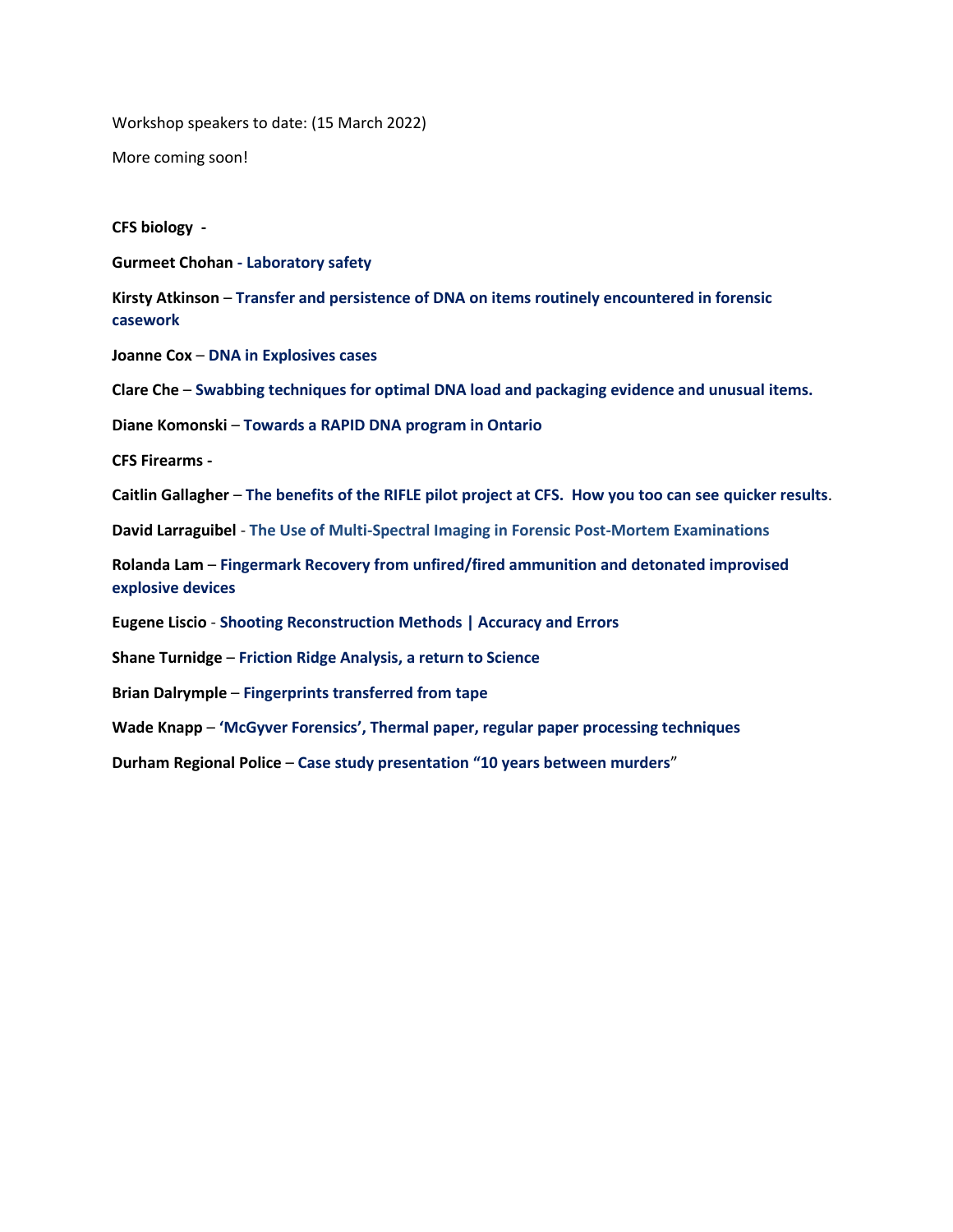### **'McGyver Forensics', Thermal paper, regular paper processing techniques**



**Wade Knaap**, Toronto Police Service Det. Cst. (Retired), is a part-time faculty member in the forensic science program at the University of Toronto Mississauga where he teaches forensic science and forensic identification related courses. Prior to this, Mr. Knaap was a detective constable with the Toronto Police Service and a forensic identification specialist in the Forensic Identification Services Unit. Mr. Knaap regularly lectures and conducts workshops at universities, colleges, and conferences throughout Canada and the United States on forensic identification techniques and other related topics. He is a past president of the Canadian Identification Society and a former chair of the Ontario Police College Forensic Advisory Board. Wade has been published numerous times in the *Journal of Forensic Identification*, *Identification Canada*, and the *RCMP Gazette* regarding forensic identification concepts. Mr. Knaap was also a contributing author in *Crime and Measurement: Methods in Forensic Investigation*  (Durham, NC: Carolina Academic Press, 2011) and *The Lawyer's Guide to the Forensic Sciences –* Chapter 8 *"Fingerprint Analysis"* (Irwin Law 2016)*.* Since 2012, Mr. Knaap has been the editor of *Identification Canada* (peer reviewed publication of the Canadian Identification Society)*.* In 2002–2003, he was the recipient of the Al Waxman Award for Excellence in the Field of Forensic Identification. Additionally, in 2018–2019, Wade Knaap was the recipient of the University of Toronto Mississauga Teaching Excellence Award for Sessional Instructors.



**Veronica Umerez** is currently in her third year at the University of Toronto Mississauga in the Forensic Science program. She is specializing in Forensic Anthropology with a minor in Classical Civilization and is expected to graduate in June 2023. She wishes to pursue further graduate studies, specifically to become a pathologist's assistant. Veronica has assisted Wade Knaap with demonstrations for his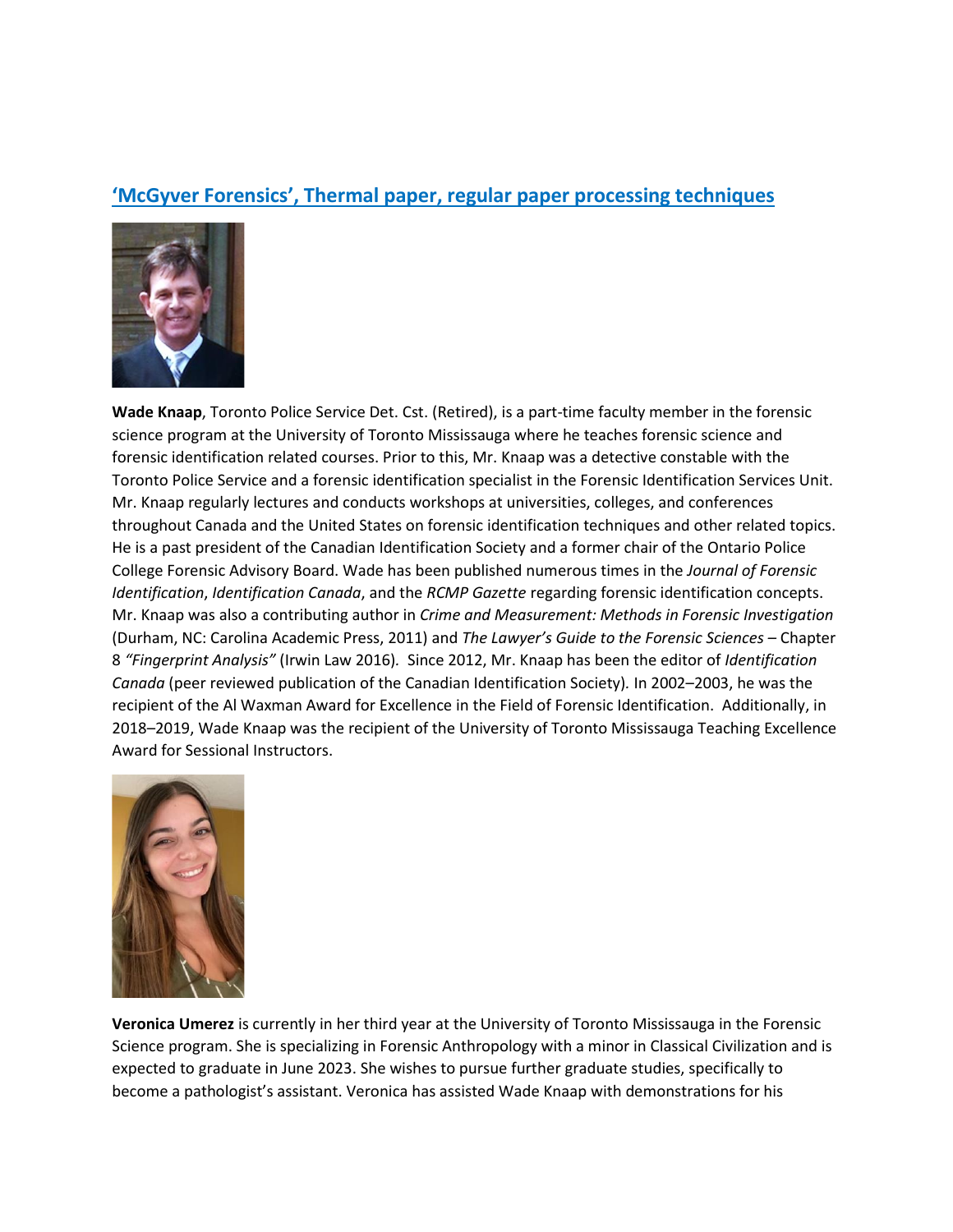introductory forensic science course, The Real CSI, and his presentations for the Osgoode Hall Law School. She is also an editorial assistant of *Identification Canada.*

## **Adam Strong – 10 Years Between Murders**

In September 2017, Durham Regional Police Service (DRPS) were called to the Oshawa Harbour for a report of human remains being recovered from Lake Ontario. Police attended and found a torso of a female that had been found by fishermen. A few months later, police responded to a call where a plumber had located what he believed to be human flesh in the pipes of a house. DRPS Forensics started an investigation that would last over four years from start to finish. The investigation led to disarticulated remains, a mountain of DNA evidence, a trial for not one, but two victims of homicide, resulting in one of only a handful of convictions in Canadian history where a body was not located and the eventual recovery of those remains!

Come listen as the lead forensic investigators walk you through this career case and how they solved murders 10 years apart!

This presentation will be limited to law enforcement personnel only and no recording devices will be allowed due to the content of the material.

### **Detective Constable Desiree Hamid # 3296**

A member of the Durham Regional Police Service holding the rank of Detective Constable, Desiree HAMID is in her 19th year of service with 12 years dedicated to the Forensic Investigative Services Unit. She holds a Bachelor of Forensic Identification Degree from Laurentian University. She specializes in the area of forensic footwear examination.

Detective Constable HAMID is currently a Certified Footwear Examiner with the International Association for Identification and will soon be published in the Journal of Forensic Identification for recent footwear related research.

Detective Constable HAMID has been involved in several high profile forensic investigations. She was the lead forensic investigator for the double homicide and 5-year investigation of Rori HACHE and Kandis FITZPATRICK.

### **A/Detective Bryce MacLean # 653**

Bryce MacLean is in his twenty-third year as a member of Durham Regional Police and has been a member of Forensic Investigative Services for the last sixteen years where he is currently a supervisor of a team of investigators. Since starting his career in forensics he has participated in numerous educational and training opportunities including at the Universities of Tennessee and Mercyhurst. He holds a Bachelor of Forensic Identification Degree from Laurentian University. He specializes in the area of forensic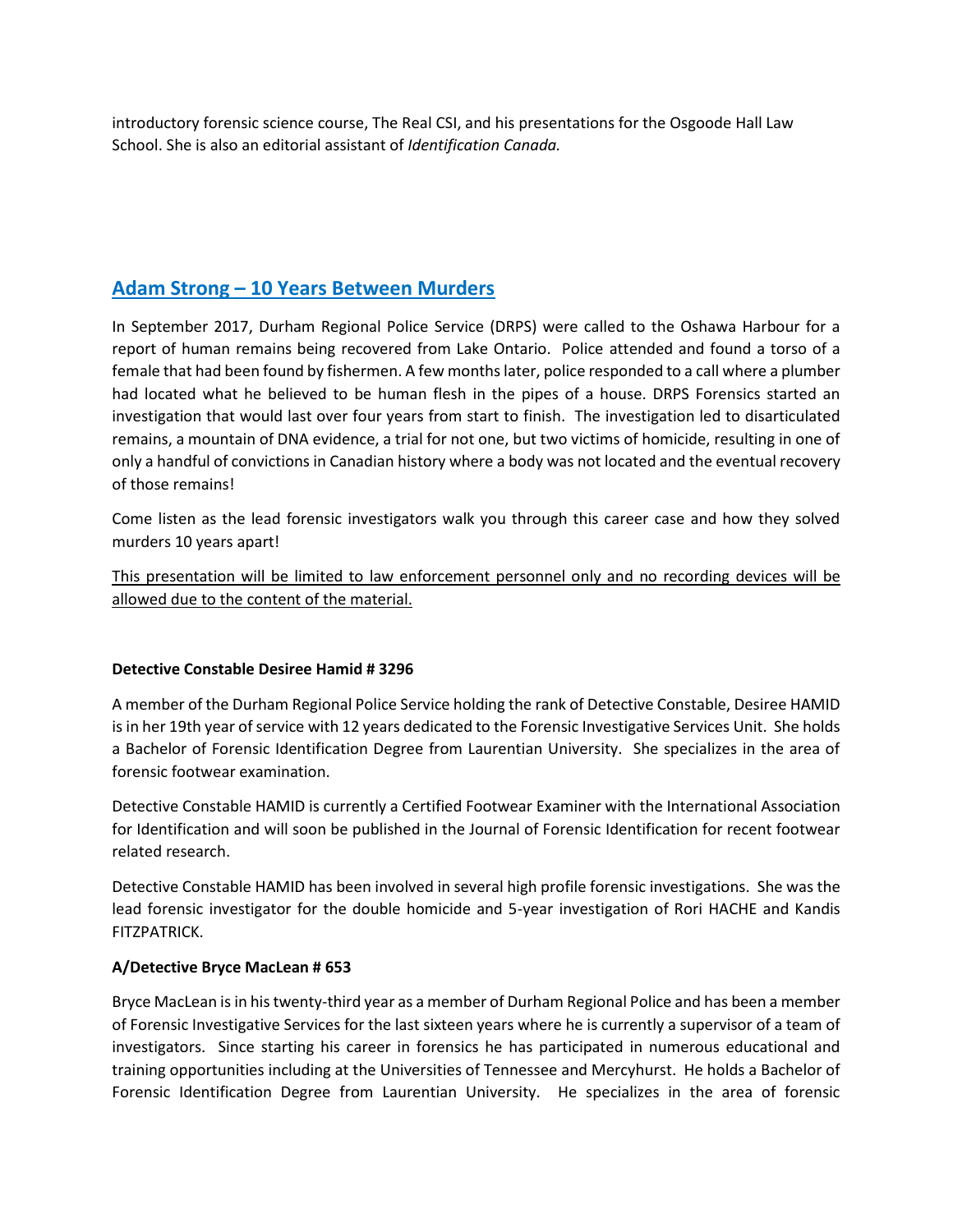anthropology focusing on the recovery of human remains and human osteology and is an Assistant Coordinator for the Recovery of Human Remains course taught annually at the Ontario Police College. He has a vast amount of experience in the forensic investigation of major cases and has used his experience to teach and guest lecture within the law enforcement community as well as at university and college level.

### *Detective Drew Groves # 3326*

Drew started policing in 2001 with the Toronto Police Service and transferred to the Durham Regional Police Service in 2004. He entered Forensic Investigative Services in 2006. Drew has had the opportunity to attend a number of learning opportunities relating to human remains recovery which included visiting the Body Farm at the University of Tennessee, The Ranch at Texas State University and numerous trips to Mercyhurst University in Erie, Pennsylvania. While a member of FIS, Drew has completed his Bachelor of Forensic Identification Degree at Laurentian University and has just completed his Master's in Public Safety with Wilfrid Laurier University. Drew is the team leader for the Human Remains Recovery Course which is run annually at the Ontario Police College. Drew was promoted in 2020 and after a 15-month stint in the Central Cellblock and Court Services, has made his return to FIS. Drew is currently a member of the Ontario Firearm Investigators and Experts Group and a Director-at-Large with the executive committee of OFIA.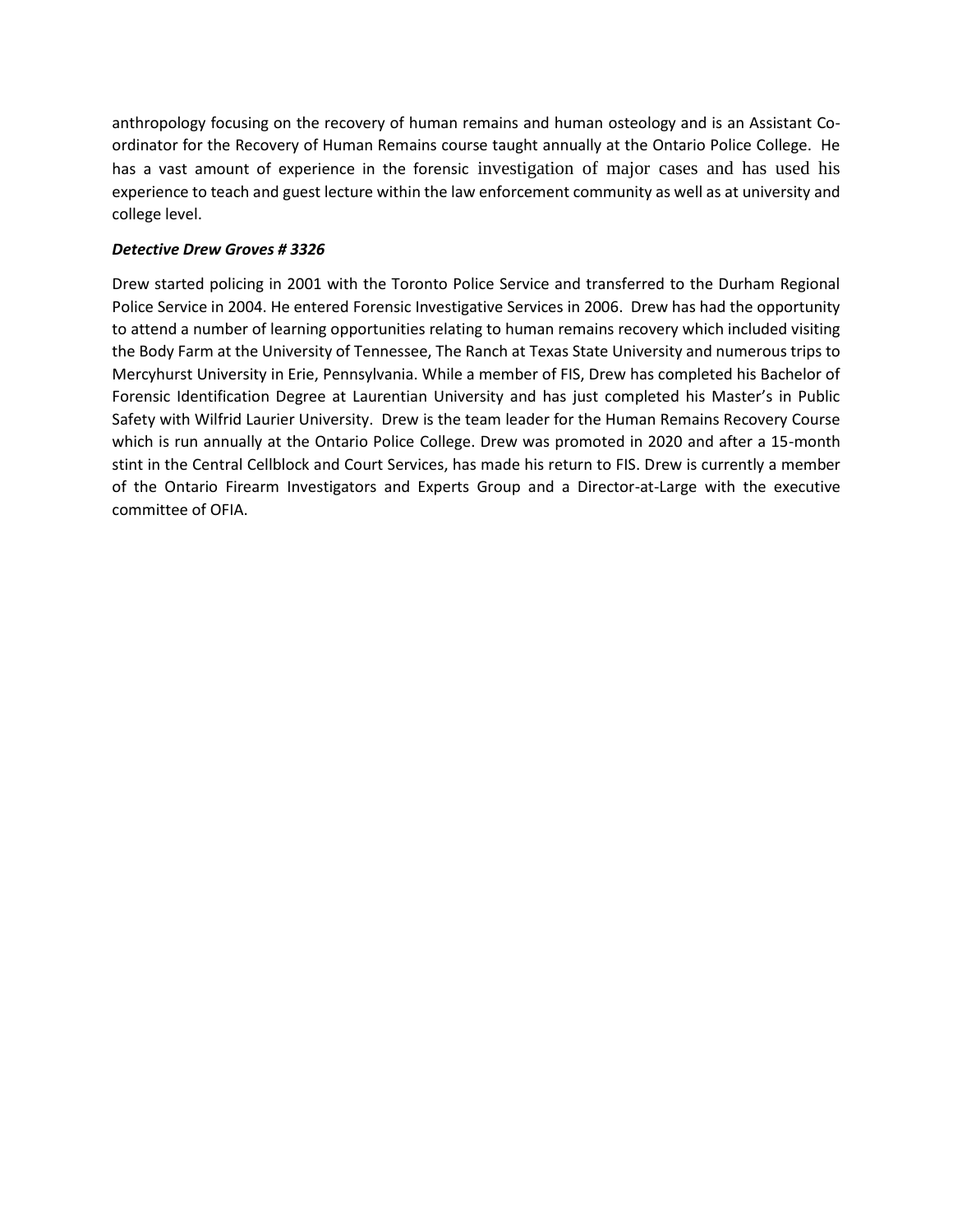# **Fingermark Recovery from Unfired/Fired Ammunition and Detonated Improvised Explosive Devices**

Recovering sufficient friction ridge details for comparison and identification purposes from difficult substrates like fired ammunition and detonated improvised explosive devices continues to be challenging. This 3-hour presentation will provide updates from the Royal Canadian Mounted Police (RCMP) regarding its various proof-of-concept, optimization, comparison, and pseudo-operational studies with such substrates since 2019. The RCMP has been investigating different fingermark detection methods, including disulfur dinitride (Foster+Freeman RECOVER® Latent Fingerprint Technology), vacuum metal deposition (West Technology Forensics VMD360), cyanoacrylate/dyestain, and electrodeposition of gun blue, to develop fingermarks. Benefits and limitations associated with the different detection methods will also be discussed.



**Dr. Rolanda Lam** Royal Canadian Mounted Police

Dr. Rolanda Lam earned her Honours B.Sc. at the University of Toronto Mississauga (Canada) and her Ph.D. at the University of Technology Sydney (Australia). She has been with the Royal Canadian Mounted Police for 13 years, processing casework in both forensic identification and forensic toxicology, and conducting research. Dr. Lam is currently the Forensic Laboratory Advisor within Integrated Forensic Identification Services – Scientific Technical Support, where she focuses on improving the forensic identification discipline through research and standards development, and sharing new information to the fingerprint community nationally and internationally.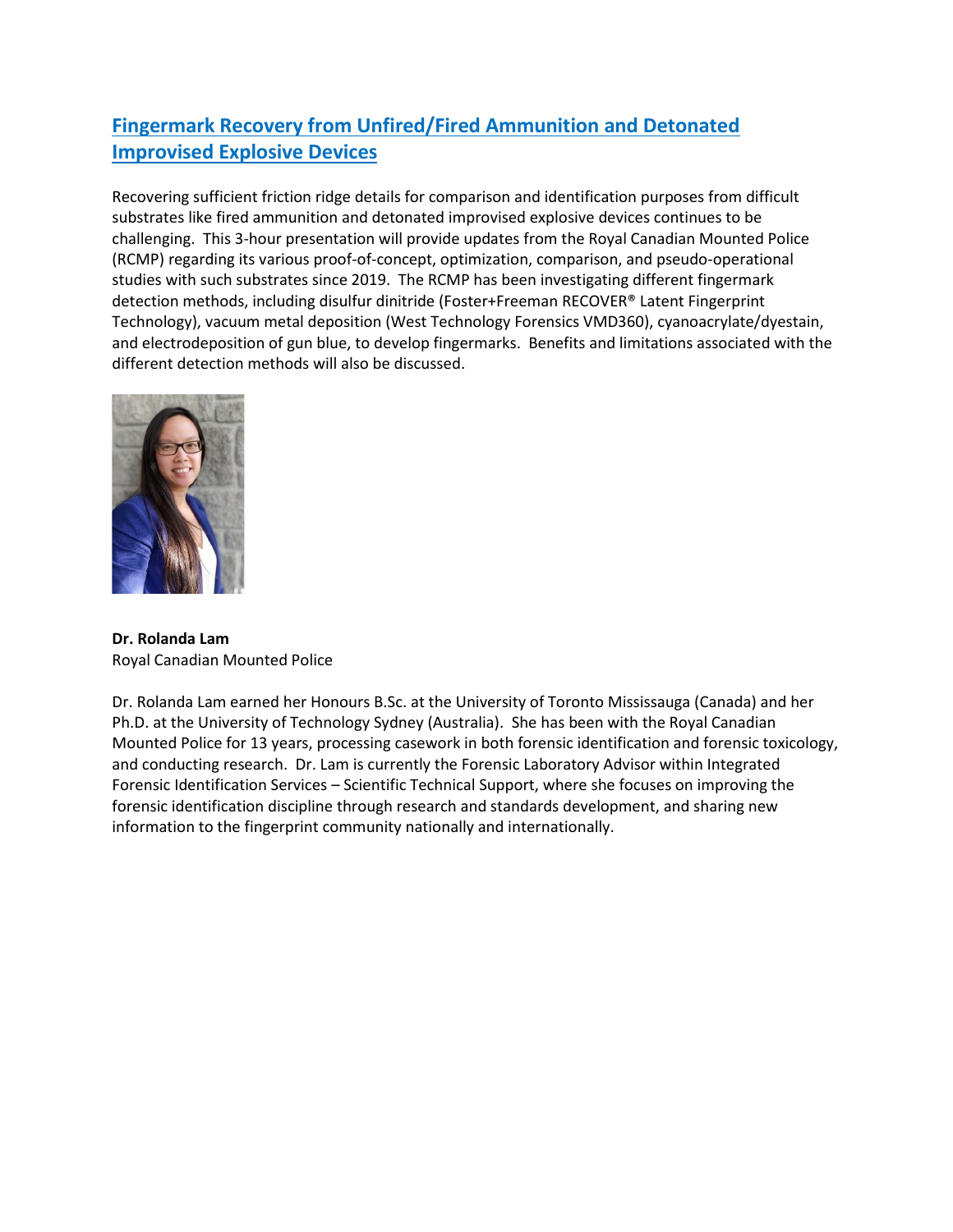# **Fingerprints Transferred From Tape**

**Brian Dalrymple** began a career in forensic identification almost half a century ago. He initiated the research project that resulted in the detection of fingerprints by laser, which has evolved into the current widespread use of forensic light sources. He established the first police computer image enhancement system in Canada. He retired from the Ontario Provincial Police as Manager, Forensic Identification Services, and began a second career as a consultant and teacher. He has taught fingerprint detection and photography in many countries, including the United States, Israel, India, China, Tai Wan and New Zealand. He is currently an Adjunct Professor at Laurentian University, whose courses are featured in the Bachelor of Forensic Identification program.

Adhesive surfaces, in the writer's case experience, are infrequently encountered as exhibits for fingerprint examination, relative to other substrates like paper and plastic, but they do offer unique advantages and evidential weight when successful, and routinely reveal the need for sequential processing. Unlike passively transferred fingerprints that often lack time frame or context, impressions recovered from the adhesive side of tape strongly suggest active participation in the incident at the time it was executed.

The composition of fingerprints is known to be open-ended, with each of our techniques targeting a different specific ingredient. It is apparent that a fingerprint will only be revealed if it contains enough of the ingredient targeted by the method used.

In an eloquent display of Locard's Principle, finger deposit often transfers from the adhesive side of tape or labels to the substrate on which it lies. This second-generation transfer can frequently result in clearer and more comprehensive fingerprint detail than seen on the adhesive side. The impression will be a mirror image of the original.

This two-step procedure has proven invaluable in the examination of anonymous and/or threatening letters.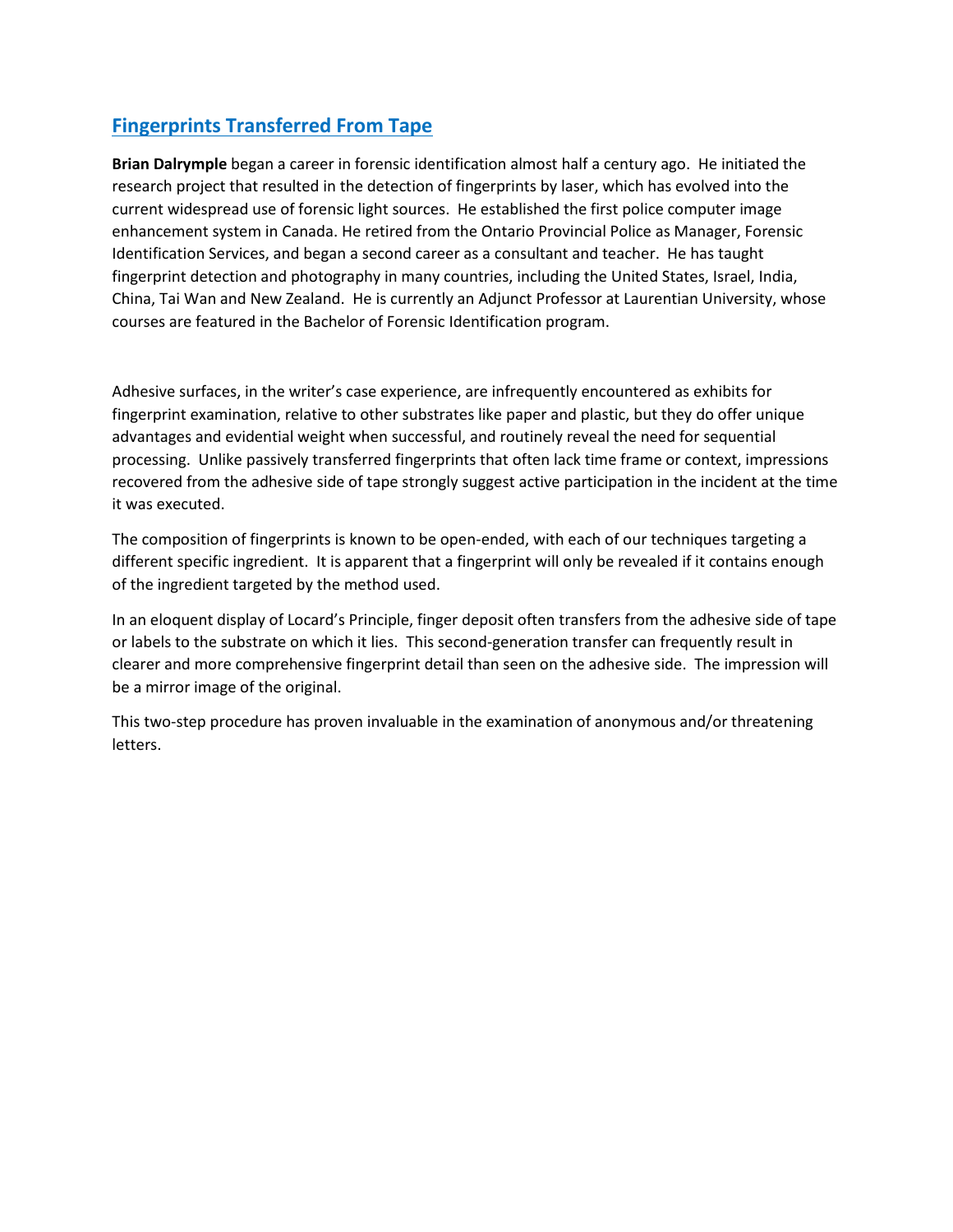# **Shooting Reconstruction Methods | Accuracy and Errors**

As shootings become more prevalent in our society, the need to accurately document bullet trajectories under different circumstances is vital. Different surfaces produce different types of impact damage and the analyst must consider methods that cover a wide range of damage that can be encountered at a crime scene. Examples such as single bullet impacts, multiple bullet impacts, ricochet, shotgun pellet patterns, and cartridge case ejection patterns must all be considered as to their value and influence on a reconstruction. Documentation methods range from very simple tools such as a tape measure, string and digital camera to using more modern techniques of photogrammetry and laser scanning. A strong emphasis on accuracy and errors is necessary in order to properly assess the weight of a shooting reconstruction and thus, this workshop will break down different types of bullet impact damage and consider the different methods which can be used for each scenario. Current research will be presented and attendees will be asked to perform measurements on previously prepared panels using manual methods and online software whereby the accuracy and errors can be immediately presented.

**Eugene Liscio** is a registered Professional Engineer in the Province of Ontario, Canada and is the owner of ai2-3D, a consulting company that specializes in 3D forensic documentation, analysis and visualizations. Eugene has testified in court in both US and Canada utilizing 3D technologies such as photogrammetry and laser scanning and has also provided interactive 3D crime scene reconstructions to aid the jury. Eugene has been called to aid police agencies in Canada and the US and was retained to assist the Ontario Provincial Police in the shooting at the Canadian House of Commons in 2013. He is the Past-President of the International Association of Forensic and Security Metrology (IAFSM) and is an Adjunct Professor at the University of Toronto, where he teaches a 3D Forensic Reconstruction and Mapping course as part of the Forensic Sciences Program. Eugene is actively engaged in research and mentoring students focusing on 3D documentation and analysis techniques.

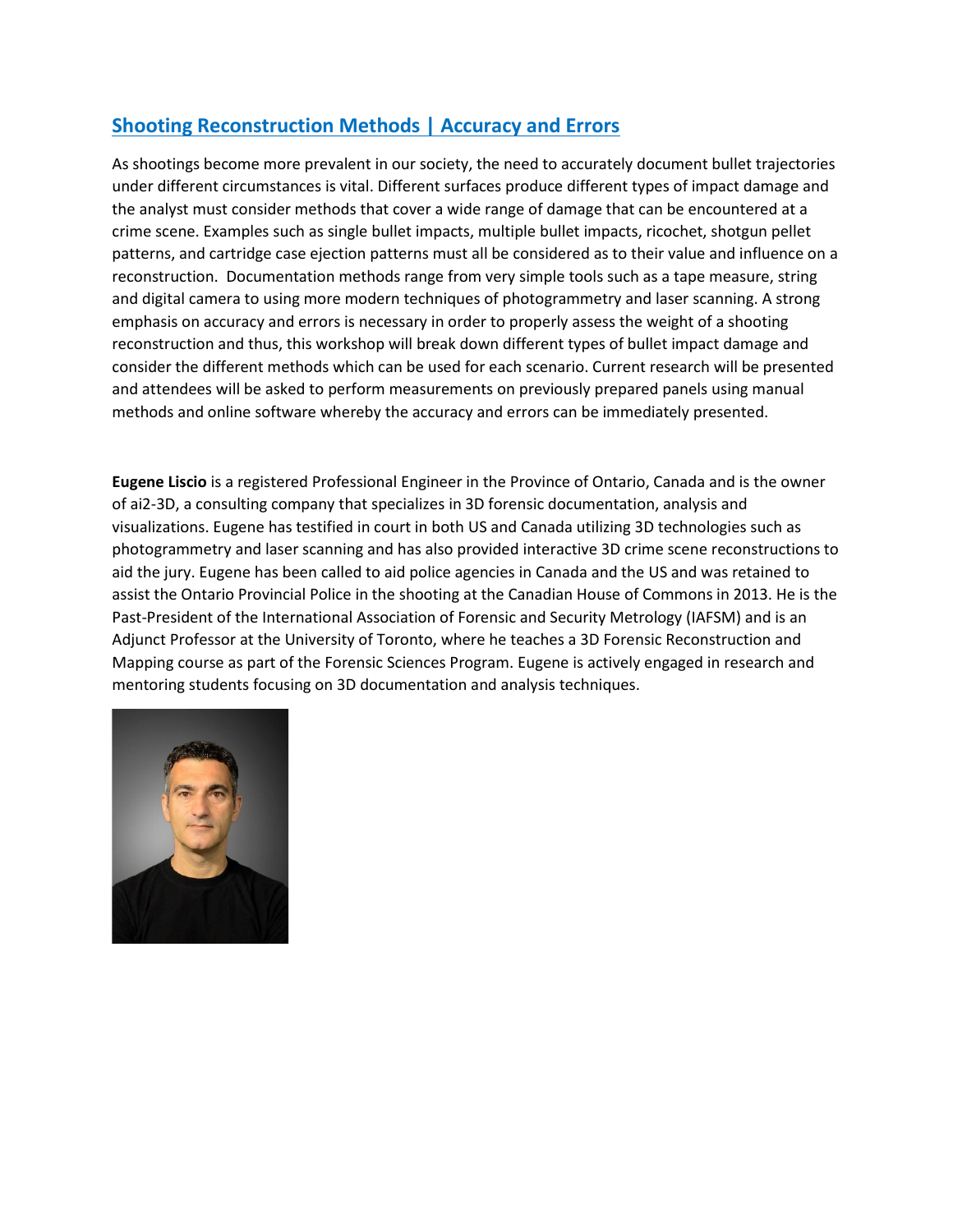## **The Use of Multi-Spectral Imaging in Forensic Post-Mortem Examinations**

Mr. Larraguibel's area of expertise is focused primarily on the documentation of human remains in medico-legal investigations to determine cause of death, secure decedent identification, and gather evidence. Drawing on a decade of experience with the Ontario Forensic Pathology Service and the Centre for Forensic Science, David has developed a modernized methodology for photographic documentation of forensic post-mortem examinations with a co-requisite information technology infrastructure to manage large imaging datasets, and is now expanding this to include a multispectral photographic imaging protocol for use by front line forensic death investigators in the field. His current areas of research include the study of spectral characteristics of tattoo inks and firearm discharge residue, and their interaction with decomposing tissues; Computational photography and related fields of scientific visualization such as Reflectance Transformation Imaging; Establishing open frameworks for documenting large sets of unidentified remains for the purpose of Mass Casualty and DVI incidents.

**David Larraguibel** is a Forensic Support Technician with the Ontario Provincial Police where he provides instruction to front line and forensic identification officers in the use of advanced photographic techniques, as well as training and support to Forensic Pathology teams, Sexual Assault Nurse Examiners, SIU, Police, and Military investigators.